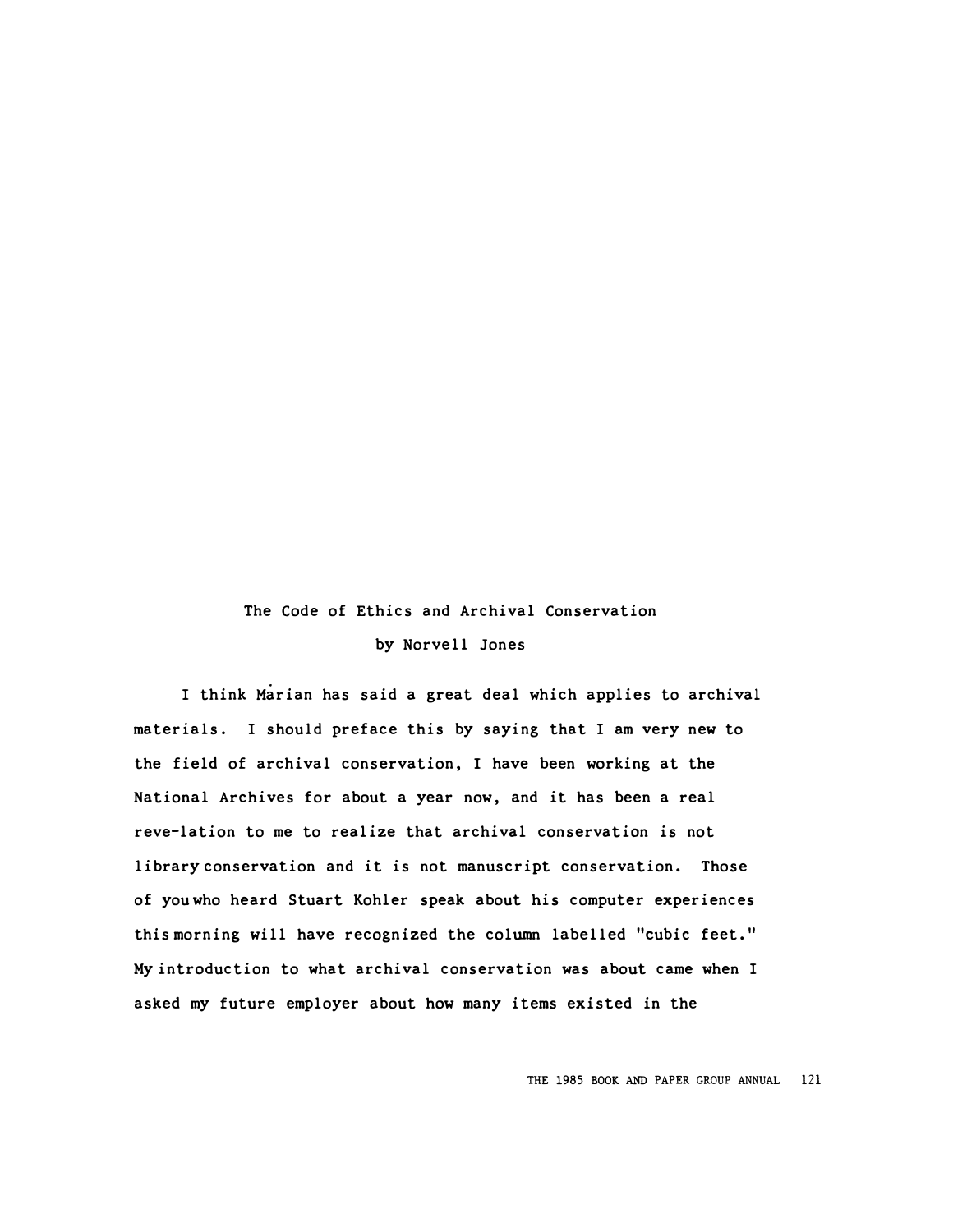National Archives that were in the category of top treasures. At the Library of Congress, we have fifteen or twenty items that would be evacuated in a case of a national emergency; and when I asked this question at the National Archives, I was told that there were probably seven or eight hundred cubic feet. And these are the rarest and most valuable. Other holdings are similarly large. Obviously for those seven or eight hundred cubic feet we would have no difficulty in complying with the highest standards of practices as they are outlined in the Code of Ethics with full documentation. However, for much other material, that simply is not practical. You cannot provide probably the best stewardship of what has to be rare resources, that is, our skills, and do the kind of documentation that is required now in the Code of Ethics. I think that probably it might be useful to look at Part One, II.A., which is "Respect for Integrity of Object." And I think that it might be useful to consider what we are talking about in terms of the object. An example that I have used in the past which is somewhat relevant to archival conservation is the question of scrapbooks. When you are dealing with a scrapbook, there is a question: what is the object? Is the scrapbook itself the object, or is the material that is contained in the scrapbook the object? An example might be the Elizabeth Cady Stanton Papers at the Library of Congress, which were named Elizabeth Cady Stanton Papers, this was the name of the collection, the holdings. The scrapbooks in this collection were assembled by Susan B. Anthony, but they were the Elizabeth Cady Stanton Papers. And it was the decision that was made in conjunction with the custodian of that material to separate the scrapbook, to take it apart, in order to be able to determine what was on the reverse of some of the items (it was not possible to see the reverse of them) and in order to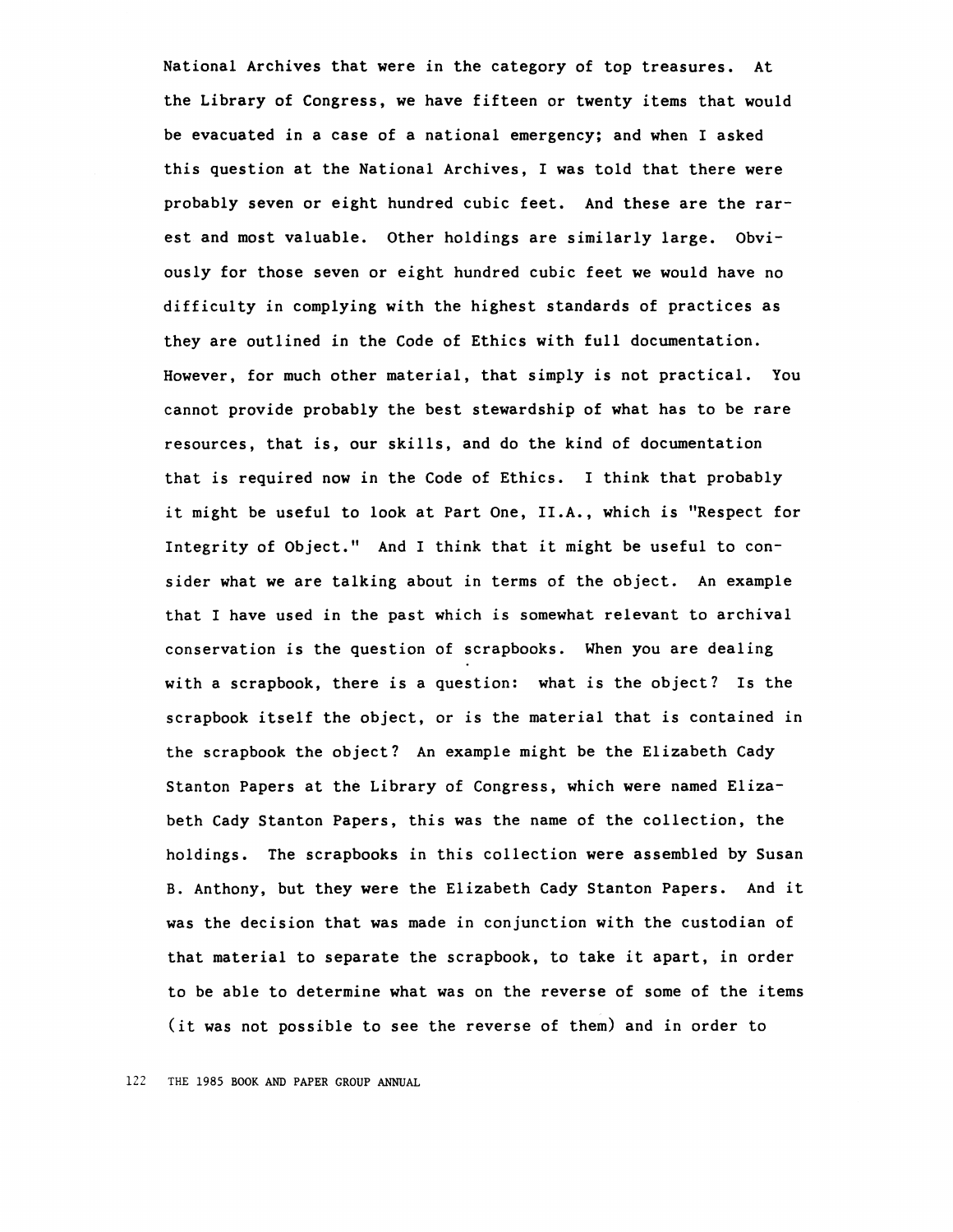integrate the papers into the collection where they properly belong. In this case, the determination was made in conjunction with the custodian that the object was the paper itself, rather than the scrapbook. In another instance, it might be that the scrapbook itself was the most important part, and that became the object. And I think that Marian alluded to the possibility of a series of papers which had little importance, perhaps, as individual items, but which retained its value because of the group, the way that all of the pieces fit together. I think that in that case, you could consider the series to be the object. And I am not sure that I have answers about exactly what kind of documentation is appropriate when you are dealing with the conservation of a series, but I think that this is an area that would be appropriate for this group to explore.

I would like to add under reversibility (Part One, II.E.) one factor that might be considered. Occasionally, deacidification has been mentioned as a treatment which is not reversible. There are instances when I think that it is inappropriate to deacidify, especially when you are dealing with historic samples. I think that no matter how bad it is, you would not want to change the chemical nature of the material. And so, in terms of determining treatment, reversibility of treatment, it is appropriate to consider, again, exactly what the object is that they are trying to preserve, and what the goals of preservation are.

Under Part One, III.D. there is "Proper Course of Treatment." My personal feeling is that, when you are dealing with individual objects, or a series of objects, that it is very important to outline to the custodian or owner what alternatives there are for treatment. I think that frequently there are several courses of treatment which are equally appropriate or perhaps could be chosen